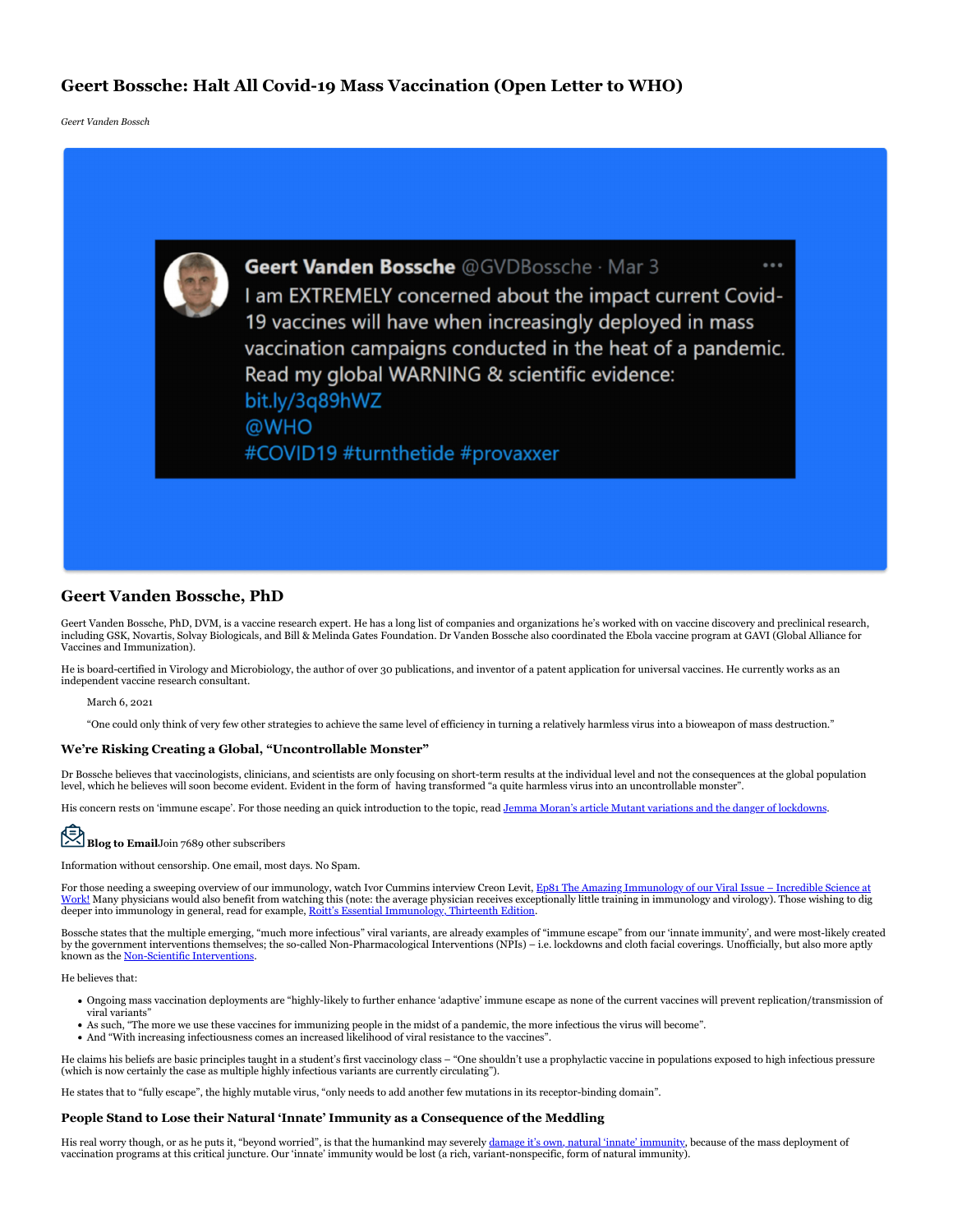I am beyond worried about the disastrous impact this would have on our human 'race'. Not only would people lose vaccine-mediated protection but also their precious, variant-nonspecific (!), innate immunity will be gone (this is because vaccinal antibodies outcompete natural antibodies for binding to Covid-19, even when their affinity for the viral variant is relatively low).

I've alerted all responsible health and regulatory authorities, including WHO, CDC, FDA etc. and have asked to consider my concern and to immediately open the discussion about the disastrous consequences any further immune escape of Covid-19 would have.

I know, of course, that current mass vaccination campaigns enjoy vigorous and world-wide support from a multitude of different parties/ stakeholders. However, unless I am proven wrong, this cannot be an excuse for ignoring that mankind may currently be transforming a quite harmless virus into an uncontrollable monster. I've never been that serious about a statement I made.

*Screenshot of Bossche Keynote – Vaccine Summit (Ohio), March 2nd*

All whilst new, more dangerous variants would be getting actively breed by mankind. In effect, "turning a relatively harmless virus into a bioweapon of mass destruction".

#### **Further Pre-Notes**

• Vanden Bossche - Vaccine Summit Ohio, March 2nd), keynote slides PDF, 'Why should current Covid-19 vaccines not be used for mass vaccination during a pandemic?' Vanden Bossche – 'We must halt all ongoing Covid-19 mass vaccination campaigns as a temporary health benefit to the most vulnerable groups does not justify a public health disaster of international concern', summary of the manuscript PDF. February 26th. Note "In our naïve and simplistic attempt to prevent the pandemic from running its natural course, we are in fact providing the beast with an even much better opportunity to escape host immunity than natural infection does."

Below is his open letter to the WHO, issued March 6th, 2021. I've only added more paragraph breaks and blue highlights, to help others be able to process faster.

A PDF version is available.

Telegram



# **Open Letter to the WHO: Immediately Halt All Covid-19 Mass Vaccinations**

**Geert Vanden Bossche, DMV, PhD,** *independent virologist and vaccine expert, formerly employed at GAVI and The Bill & Melinda Gates Foundation.*

#### **To all authorities, scientists and experts around the world, to whom this concerns: the entre world population.**

I am all but an antivaxxer. As a scientist I do not usually appeal to any platform of this kind to make a stand on vaccine-related topics. As a dedicated virologist and vaccine expert I only make an exception when health authorities allow vaccines to be administered in ways that threaten public health, most certainly when scientific evidence is being ignored.

The present extremely critical situation forces me to spread this emergency call. As the unprecedented extent of human intervention in the Covid-19pandemic is now at risk of resulting in a global catastrophe without equal, this call cannot sound loudly and strongly enough.

As stated, I am not against vaccination. On the contrary, I can assure you that each of the current vaccines have been designed, developed and manufactured by brilliant and competent scientists. However, this type of prophylactic vaccines are completely inappropriate, and even highly dangerous, when used in mass vaccination campaigns during a viral pandemic.

Vaccinologists, scientists and clinicians are blinded by the positive short-term effects in individual patents, but don't seem to bother about the disastrous consequences for global health. Unless I am scientifically proven wrong, it is difficult to understand how current human interventions will prevent circulating variants from turning into a wild monste

Racing against the clock, I am completing my scientific manuscript, the publication of which is, unfortunately, likely to come too late given the ever increasing threat from rapidly spreading, highly infectious variants. This is why I decided to already post a summary of my findings as well as my keynote speech at the recent Vaccine Summit in Ohio on LinkedIn.

Last Monday, I provided international health organizations, including the WHO, with my analysis of the current pandemic as based on scientifically informed insights in the immune biology of Covid-19. Given the level of emergency, I urged them to consider my concerns and to initiate a debate on the detrimental consequences of further 'viral immune escape'.

For those who are no experts in this field, I am attaching below a more accessible and comprehensible version of the science behind this insidious phenomenon.

While there is no time to spare, I have not received any feedback thus far. Experts and politicians have remained silent while obviously still eager to talk about relaxing infection prevention rules and 'springtime freedom'. My statements are based on nothing else but science. They shall only be contradicted by science.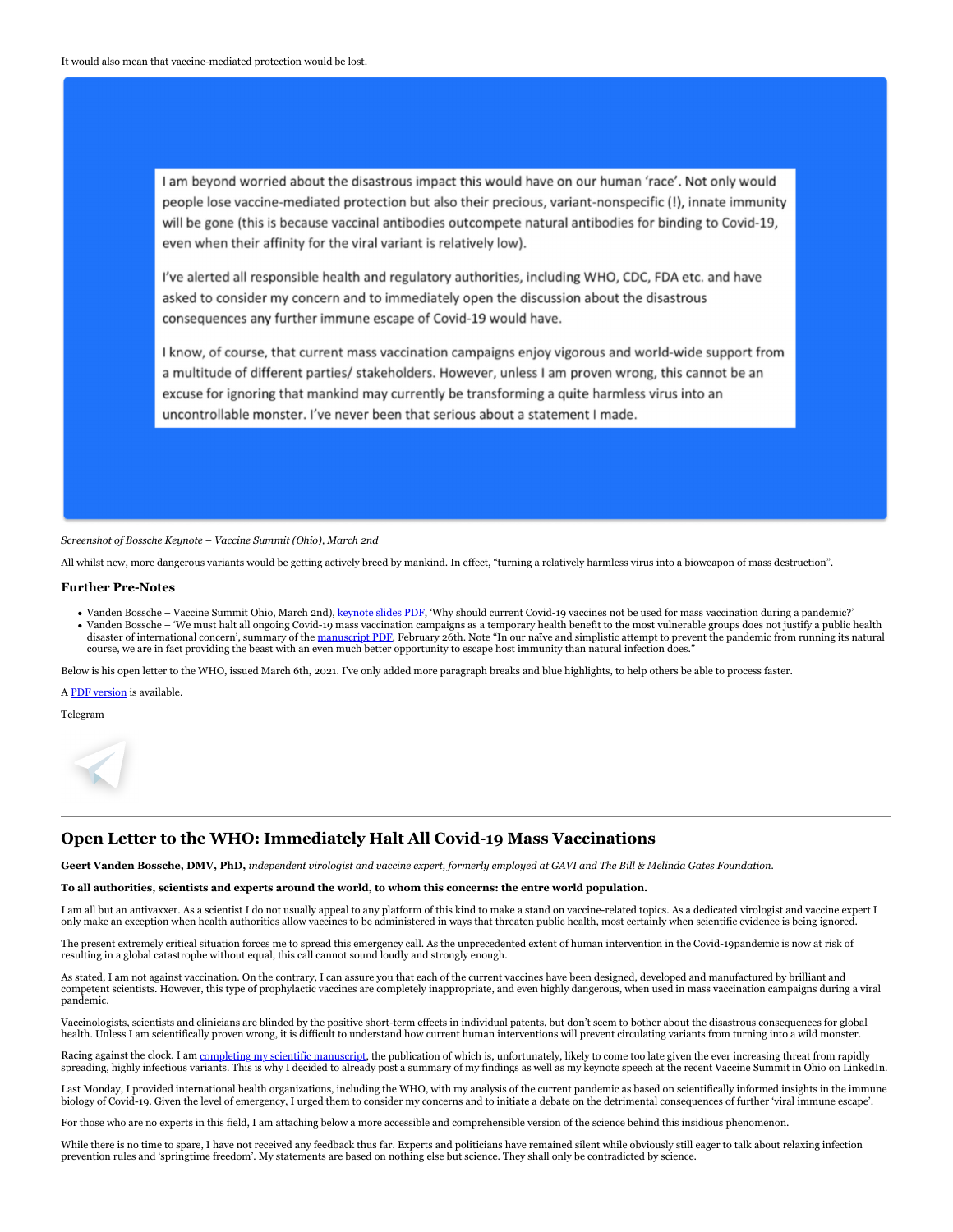While one can barely make any incorrect scientific statements without being criticized by peers, it seems like the elite of scientists who are currently advising our world leaders prefer to stay silent. Sufficient scientific evidence has been brought to the table.

Unfortunately, it remains untouched by those who have the power to act. How long can one ignore the problem when there is at present massive evidence that viral immune escape is now threatening humanity? We can hardly say we didn't know – or were not warned.

In this agonizing letter I put all of my reputation and credibility at stake. I expect from you, guardians of mankind, at least the same. It is of utmost urgency. Do open the debate. By all means: turn the tide!

# **Why mass vaccination amidst a pandemic creates an irrepressible monster**

THE key question is: why does nobody seem to bother about viral immune escape? Let me try to explain this by means of a more easily understood phenomenon: Antimicrobial resistance. One can easily extrapolate this scourge to resistance to our self-made 'antiviral antibiotics'. Indeed, antibodies (Abs) produced by our own immune system can be<br>considered self-made antiviral antibiotics, rega (resulting in so-called 'acquired' Abs).

Natural Abs are not germ-specific whereas acquired Abs are specifically directed at the invading pathogen. At birth, our innate immune system is 'unexperienced' but wellestablished. It protects us from a multitude of pathogens, thereby preventing these pathogens from causing disease.

As the innate immune system cannot remember the pathogens it encountered (innate immunity has no so-called 'immunological memory'), we can only continue to rely on it provided we keep it 'trained' well enough.

Training is achieved by regular exposure to a myriad of environmental agents, including pathogens. However, as we age, we will increasingly face situations where our innate immunity (often called 'the first line of immune defense') is not strong enough to halt the pathogen at the portal of entry (mostly mucosal barriers like respiratory or intestinal epithelia).

When this happens, the immune system has to rely on more specialized effectors of our immune system (i.e., antigen-specific Abs and T cells) to fight the pathogen. So, as we grow up, we increasingly mount pathogen-specific immunity, including highly specific Abs. As those have stronger affinity for the pathogen (e.g., virus) and can reach high concentrations, they can quite easily outcompete our natural Abs for binding to the pathogen/virus.

It is precisely this type of highly specific, high affinity Abs that current Covid-19 vaccines are inducing. Of course, the noble purpose of these Abs is to protect us against Covid-19. So, why then *should there be a major concern using these vaccines to fight Covid-19?*

Well, similar to the rules applying to classical antimicrobial antibiotics, it is paramount that our self-made 'antiviral antibiotics' are made available in sufficient concentration and are tailored at the specific features of our enemy.

This is why in case of bacterial disease it is critical to not only chose the right type of antibiotic (based on the results from an antibiogram) but to also take the antibiotic for long enough (according to the prescription).

Failure to comply with these requirements is at risk of granting microbes a chance to survive and hence, may cause the disease to fare up. A very similar mechanism may also apply to viruses, especially to viruses that can easily and rapidly mutate (which is, for example, the case with Coronaviruses); when the pressure exerted by the army's (read: population's) immune defense starts to threaten viral replication and transmission, the virus will take on another coat so that it can no longer be easily recognized and, therefore, attacked by the host immune system. The virus is now able to escape immunity (so-called: 'immune escape').

However, the virus can only rely on this strategy provided it still has room enough to replicate. Viruses, in contrast to the majority of bacteria, must rely on living host cells to<br>replicate. This is why the occurrence of not particularly the case during a viral pandemic!

During a pandemic, the virus is spreading all over the globe with many subjects shedding and transmitting the virus (even including asymptomatic 'carriers'). The higher the viral load, the higher the likelihood for the virus to bump into subjects who haven't been infected yet or who were infected but didn't develop symptoms. Unless they are sufficiently<br>protected by their innate immune defense (thr

It has been extensively reported, indeed, that the increase in S (spike)-specific Abs in asymptomatically infected people is rather limited and only short-lived. Furthermore, these Abs have not achieved full maturity.

The combination of viral infection on a background of suboptimal Ab maturity and concentration enables the virus to select mutations allowing it to escape the immune pressure. The selection of those mutations preferably occurs in the S protein as this is the viral protein that is responsible for viral infectiousness.

As the selected mutations endow the virus with increased infectious capacity, it now becomes much easier for the virus to cause severe disease in infected subjects. The more people develop symptomatic disease, the better the virus can secure its propagation and perpetuation (people who get severe disease will shed more virus and for a longer period of time than asymptomatically infected subjects do).

Unfortunately, enough, the short-lived rise in S-specific Abs does, however, surface to bypass people's innate/natural Ab. Those are put out of business as their affinity for S is lower than the affinity of S-specific Abs. This is to say that with an increasing rate of infection in the population, the number of subjects who get infected while experiencing a momentary increase in S-specific Abs will steadily increase.

Consequently, the number of subjects who get infected while experiencing a momentary decrease in their innate immunity will increase. As a result, a steadily increasing number of subjects will become more susceptible to getting severe disease instead of showing only mild symptoms (i.e., limited to the upper respiratory tract) or no symptoms at all.

During a pandemic, especially youngsters will be affected by this evolution as their natural Abs are not yet largely suppressed by a panoply of 'acquired', antigen-specific Abs. Natural Abs, and natural immunity in general, play a critical role in protecting us from pathogens as they constitute our first line of immune defense. In contrast to acquired immunity, innate immune responses protect against a large spectrum of pathogens (so don't compromise or sacrifice your innate immune defense!).

Because natural Abs and innate immune cells recognize a diversified spectrum of foreign (i.e., non-self) agents (only some of which have pathogenic potential), it's important, indeed, to keep it sufficiently exposed to environmental challenges.

By keeping the innate immune system (which, unfortunately, has no memory!) TRAINED, we can much more easily resist germs which have real pathogenic potential. It has, for example, been reported and scientifically proven that exposure to other, quite harmless Coronaviruses causing a 'common cold ' can provide protection, although short-lived, against Covid-19 and its loyal henchmen (i.e., the more infectious variants).

Suppression of innate immunity, especially in the younger age groups, can, therefore, become very problematic. There can be no doubt that lack of exposure due to stringent containment measures implemented as of the beginning of the pandemic has not been beneficial to keeping people's innate immune system well trained.

As if this was not already heavily compromising innate immune defense in this population segment, there comes yet another force into play that will dramatically enhance morbidity and mortality rates in the younger age groups: MASS VACCINATION of the ELDERLY.

The more extensively the later age group will be vaccinated and hence, protected, the more the virus is forced to continue causing disease in younger age groups.

This is only going to be possible provided it escapes to the S-specific Abs that are momentarily raised in previously asymptomatically infected subjects. If the virus manages to do so, it can benefit from the (momentarily) suppressed innate immunity, thereby causing disease in an increasing number of these subjects and ensuring its own propagation.

Selecting targeted mutations in the S protein is, therefore, the way to go in order for the virus to enhance its infectiousness in candidates that are prone to getting the disease because of a transient weakness of their innate immune defense.

But in the meantime, we're also facing a huge problem in vaccinated people as they're now more and more confronted with infectious variants displaying a type of S protein that is increasingly different from the S edition comprised with the vaccine (the later edition originates from the original, much less infectious strain at the beginning of the pandemic).

The more variants become infectious (i.e., as a result of blocking access of the virus to the vaccinated segment of the population), the less vaccinal Abs will protect. Already now, lack